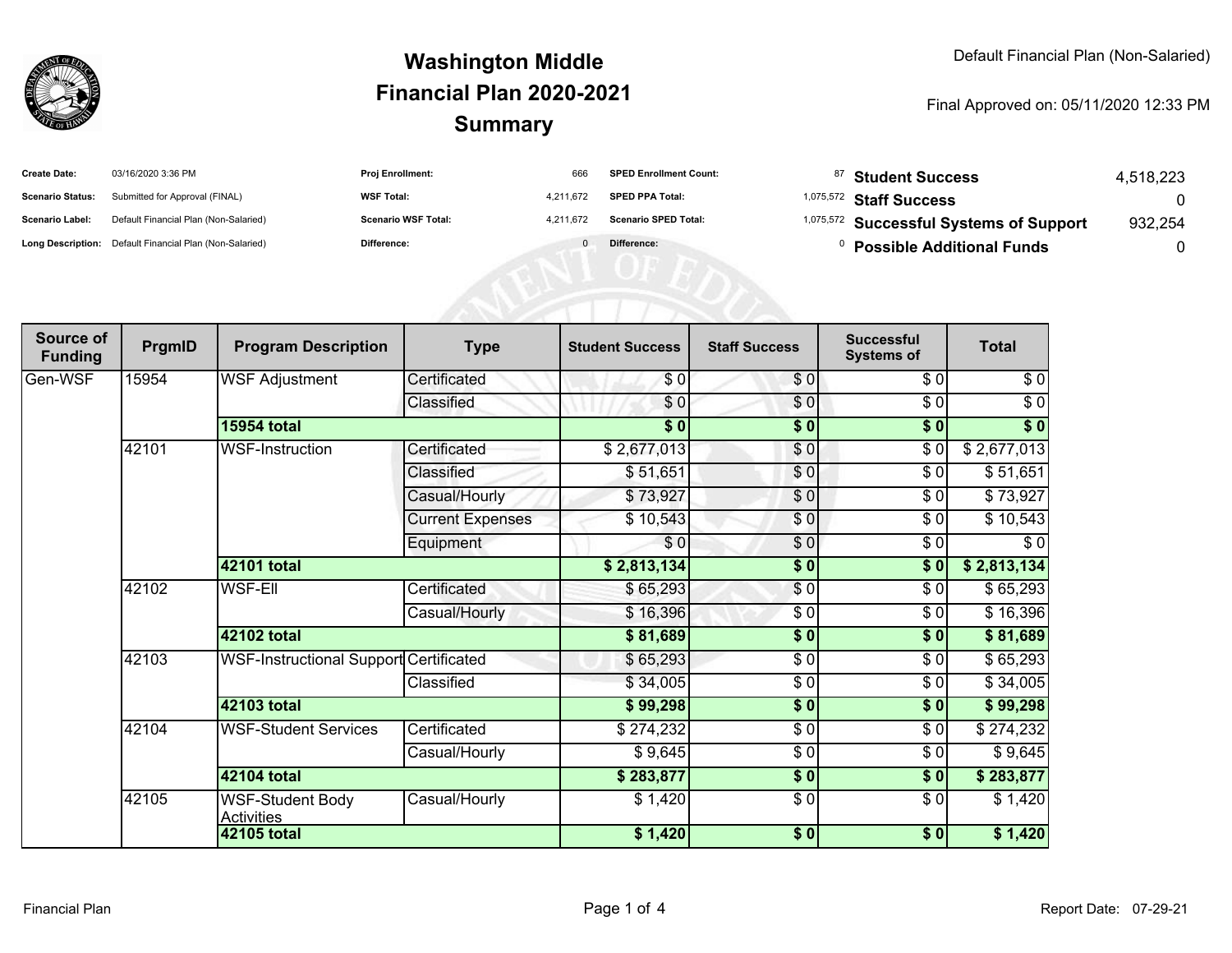

## **SummaryWashington MiddleFinancial Plan 2020-2021**

Final Approved on: 05/11/2020 12:33 PM

| <b>Source of</b><br><b>Funding</b> | PrgmID           | <b>Program Description</b>                            | <b>Type</b>             | <b>Student Success</b> | <b>Staff Success</b> | <b>Successful</b><br><b>Systems of</b> | <b>Total</b>     |
|------------------------------------|------------------|-------------------------------------------------------|-------------------------|------------------------|----------------------|----------------------------------------|------------------|
| Gen-WSF                            | 42112            | <b>WSF-School</b><br>Administration                   | Certificated            | $\sqrt{6}$             | $\frac{3}{6}$        | \$403,572                              | \$403,572        |
|                                    |                  |                                                       | Classified              | $\overline{S}0$        | \$0                  | \$182,585                              | \$182,585        |
|                                    |                  |                                                       | Casual/Hourly           | $\sqrt{6}$             | $\overline{\$0}$     | \$7,402                                | \$7,402          |
|                                    |                  |                                                       | <b>Current Expenses</b> | \$0                    | $\overline{\$0}$     | \$29,389                               | \$29,389         |
|                                    |                  | 42112 total                                           |                         | $\overline{\$0}$       | $\overline{\$0}$     | \$622,948                              | \$622,948        |
|                                    | 42113            | <b>WSF-School Facility</b>                            | Classified              | \$0                    | $\overline{S}0$      | \$275,168                              | \$275,168        |
|                                    |                  | <b>Services</b>                                       | Casual/Hourly           | $\sqrt{6}$             | $\sqrt{0}$           | \$30,138                               | \$30,138         |
|                                    |                  |                                                       | <b>Current Expenses</b> | \$0                    | \$0                  | \$4,000                                | \$4,000          |
|                                    |                  | 42113 total                                           |                         | $\overline{\$0}$       | $\overline{\$0}$     | \$309,306                              | \$309,306        |
|                                    | Gen-WSF          |                                                       |                         | \$3,279,418            | $\overline{\$0}$     | \$932,254                              | \$4,211,672      |
| Gen-SPED                           | 17101            | SPED Ppa - Instruction                                | Certificated            | \$652,930              | \$0                  | $\overline{30}$                        | \$652,930        |
|                                    |                  |                                                       | Classified              | \$206,604              | \$0                  | $\overline{\$0}$                       | \$206,604        |
|                                    |                  |                                                       | <b>Current Expenses</b> | \$216,038              | \$0                  | $\overline{\$0}$                       | \$216,038        |
|                                    |                  | <b>17101 total</b>                                    |                         | \$1,075,572            | $\overline{\$0}$     | $\overline{\$0}$                       | \$1,075,572      |
|                                    | 17131            | Special Education in<br><b>Regular Schools</b>        | Certificated            | \$0                    | \$0                  | $\overline{\$0}$                       | $\sqrt{6}$       |
|                                    |                  |                                                       | Classified              | $\overline{60}$        | $\sqrt{6}$           | $\sqrt{6}$                             | $\overline{60}$  |
|                                    |                  | <b>17131 total</b>                                    |                         | $\overline{\$0}$       | $\overline{\$0}$     | $\overline{\$0}$                       | $\overline{\$0}$ |
|                                    | Gen-SPED         |                                                       | \$1,075,572             | $\overline{\$0}$       | $\overline{\$0}$     | \$1,075,572                            |                  |
| Gen-Categ                          | 45005            | Reach Program                                         | Casual/Hourly           | \$0                    | \$0                  | $\overline{\$0}$                       | $\overline{\$0}$ |
|                                    | 45005 total      |                                                       |                         | $\overline{\$0}$       | $\overline{\$0}$     | $\overline{\$0}$                       | $\overline{\$0}$ |
|                                    | <b>Gen-Categ</b> |                                                       |                         | $\overline{\$0}$       | $\overline{\$0}$     | $\overline{\$0}$                       | $\overline{\$0}$ |
| Federal                            | 13025            | Middle School Uplink-DHS Casual/Hourly<br><b>FY19</b> |                         | $\overline{\$0}$       | $\sqrt{6}$           | $\overline{S}0$                        | $\overline{\$0}$ |
|                                    |                  |                                                       | <b>Current Expenses</b> | $\overline{60}$        | $\sqrt{6}$           | $\overline{\$0}$                       | \$0              |
|                                    |                  | <b>13025 total</b>                                    |                         | $\overline{\$0}$       | $\overline{\$0}$     | $\overline{\$0}$                       | $\overline{\$0}$ |
|                                    | 18902            | <b>ESEA Title I-Schools</b>                           | Certificated            | \$163,233              | $\overline{60}$      | $\overline{S}0$                        | \$163,233        |
|                                    |                  |                                                       | Casual/Hourly           | $\overline{\$0}$       | \$0                  | $\overline{\$0}$                       | $\overline{\$0}$ |
|                                    |                  |                                                       | <b>Current Expenses</b> | $\overline{\$0}$       | \$0                  | $\overline{S}0$                        | $\overline{\$0}$ |
|                                    |                  |                                                       | Equipment               | $\overline{\$0}$       | \$ 0                 | $\sqrt{6}$                             | $\overline{\$0}$ |
|                                    |                  | <b>18902 total</b>                                    |                         | \$163,233              | $\overline{\$0}$     | $\overline{\$0}$                       | \$163,233        |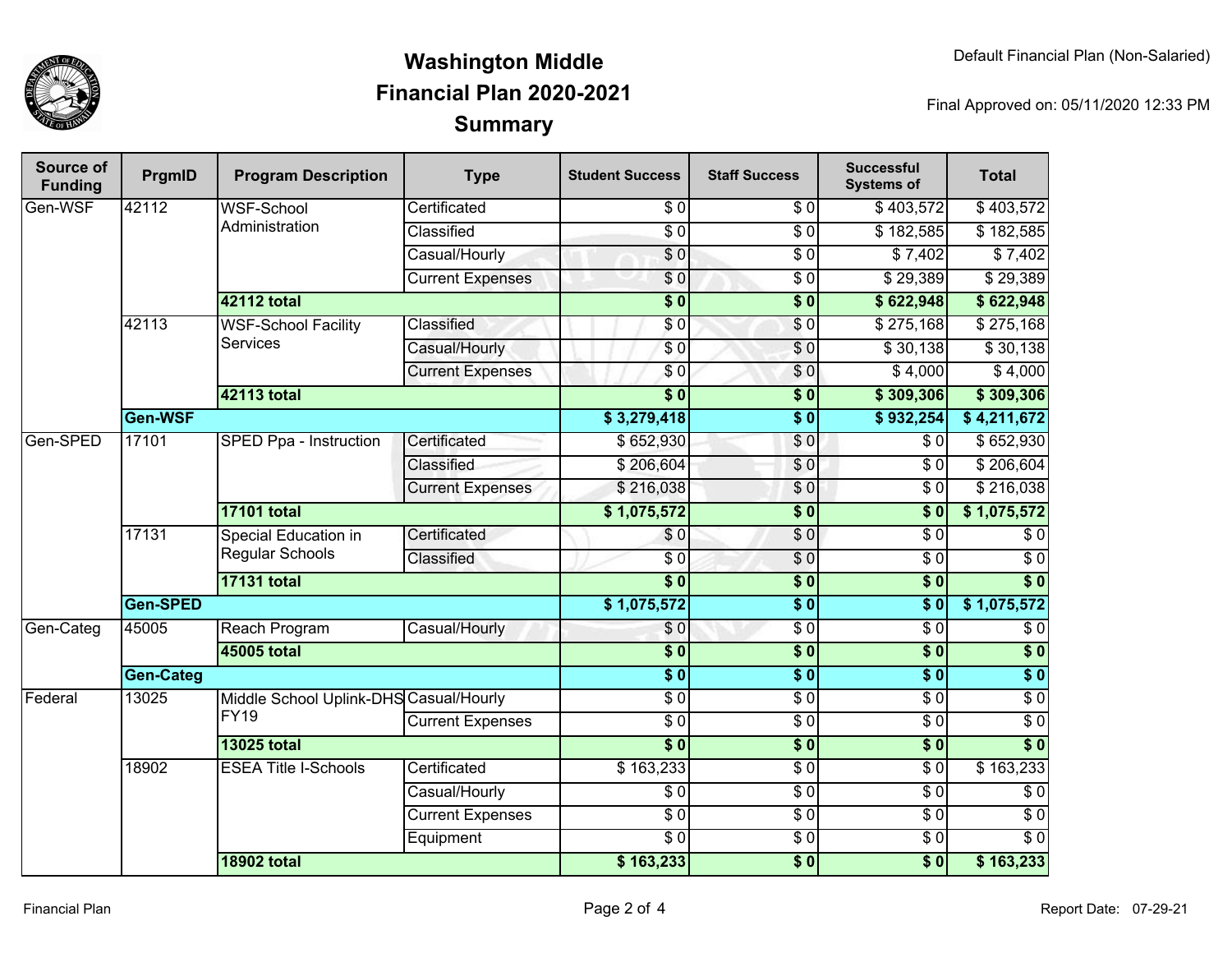

## **SummaryWashington MiddleFinancial Plan 2020-2021**

Final Approved on: 05/11/2020 12:33 PM

| Source of<br><b>Funding</b> | PrgmID          | <b>Program Description</b>               | <b>Type</b>             | <b>Student Success</b> | <b>Staff Success</b> | <b>Successful</b><br><b>Systems of</b> | <b>Total</b>     |
|-----------------------------|-----------------|------------------------------------------|-------------------------|------------------------|----------------------|----------------------------------------|------------------|
| Federal                     | 18935           | <b>ESEA Title I-Parent</b><br>Engagement | Current Expenses        | \$0                    | $\sqrt{6}$           | \$0                                    | \$0              |
|                             |                 | <b>18935 total</b>                       |                         | \$0                    | \$0                  | \$0]                                   | \$0              |
|                             | 20657           | Essa Title IIa Targeted<br>Prof Dev      | <b>Current Expenses</b> | \$0                    | \$0                  | \$0                                    | $\overline{\$}0$ |
|                             |                 | <b>20657 total</b>                       |                         | $\overline{\bullet}$   | \$0                  | $\overline{\bullet}$ 0                 | $\sqrt{6}$       |
|                             | 35913           | Sch Prgm Food Services                   | Classified              | \$0                    | \$0                  | \$0                                    | $\sqrt{6}$       |
|                             |                 |                                          | Casual/Hourly           | \$0                    | \$0                  | \$0                                    | $\sqrt{6}$       |
|                             |                 | 35913 total                              |                         | \$0                    | \$0                  | \$0                                    | $\sqrt{6}$       |
|                             | Federal         |                                          |                         | $\overline{$}3,233$    | \$0                  | \$0                                    | \$163,233        |
| Gen-Cent                    | 35163           | <b>Food Services-General</b><br>Fund     | Classified              | \$0                    | \$0                  | \$0                                    | \$0              |
|                             |                 |                                          | Casual/Hourly           | \$0                    | \$0                  | $\sqrt{6}$                             | $\sqrt{6}$       |
|                             |                 | 35163 total                              |                         | $\frac{1}{2}$          | \$0                  | $\frac{1}{2}$                          | $\sqrt{ }$       |
|                             | <b>Gen-Cent</b> |                                          |                         | $\frac{1}{2}$          | $\sqrt{6}$           | \$0]                                   | \$0              |
| Special                     | 35304           | Food Services-Special<br>Fund            | <b>Current Expenses</b> | \$0                    | $\sqrt{6}$           | $\sqrt{6}$                             | $\sqrt{6}$       |
|                             |                 | 35304 total                              |                         | \$0                    | \$0                  | $\overline{\$0}$                       | $\sqrt{ }$       |
|                             | <b>Special</b>  |                                          |                         | $\overline{\$0}$       | \$0                  | $\overline{\$0}$                       | $\sqrt{ }$       |
| <b>Grand Total</b>          |                 |                                          | \$4,518,223             | \$0                    | \$932,254            | \$5,450,477                            |                  |